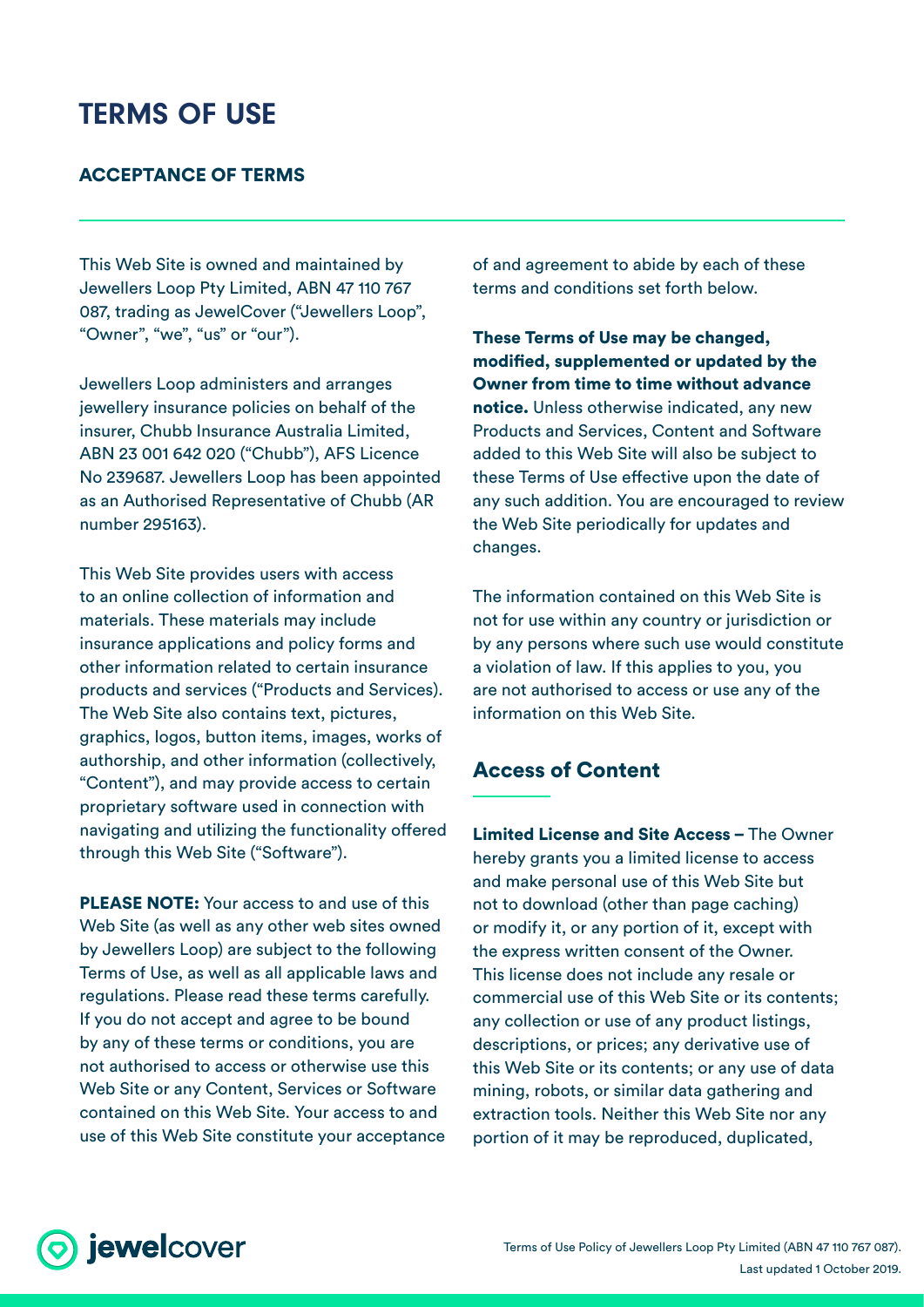copied, sold, resold, or otherwise exploited for any commercial purpose without the express written consent of the Owner. You may not frame or utilize framing techniques to enclose any trademark, logo, or other proprietary information (including images, text, page layout, or form) of the Owner or its affiliates without their express written consent. You may not use any meta-tags or any other "hidden text" utilising any of the Jewellers Loop name or business names or service marks without the express written consent of their owners. Any unauthorised use terminates the permission or license granted by the Owner.

Availability of Products and Services – Due to various insurance and other regulatory restrictions, certain Products and Services described on this Web Site are not available to all users. Also, Products and Services may vary by jurisdiction and may not be offered or suitable for all jurisdictions. EXCEPT AS EXPRESSLY STATED HEREIN, THE INFORMATION CONTAINED ON THIS WEB SITE IS NOT AN OFFER TO SELL OR A SOLICITATION TO BUY ANY INSURANCE PRODUCT BY JEWELLERS LOOP OR CHUBB. No insurance product or other product or service is offered or will be sold by Jewellers Loop or Chubb or, if sold by Jewellers Loop or Chubb, will be effective in any jurisdiction in which such offer or solicitation, purchase or sale would be unlawful under the securities, insurance or other laws of such jurisdiction.

## Ownership & Restrictions

Copyright – Except as otherwise expressly stated, all Content and Software appearing on this Web Site are the copyrighted work of Jewellers Loop or third party content suppliers and are protected by Australian and international copyright laws. The compilation (meaning the collection, arrangement and assembly) of all Content and Software is also the exclusive property of Jewellers Loop and

is protected by Australian and international copyright laws.

You may download information from this Web Site and print out a hard copy for your personal use provided that you keep intact and do not remove or alter any copyright or other notice contained in the information. Except as otherwise expressly stated herein, you may not alter, modify, copy, distribute (for compensation or otherwise), transmit, display, perform, reproduce, reuse, post, publish, license, frame, download, store for subsequent use, create derivative works from, transfer, or sell any Content obtained from this Web Site, in whole or in part, including any text, images, audio, and video in any manner, without the prior written authorisation of the Owner and any applicable third party suppliers. The use of Content, including images, by you, or anyone else authorised by you, is prohibited unless specifically permitted by the Owner. Any unauthorised use of text or images may violate copyright laws, trademark laws, the laws of privacy and publicity, and applicable regulations and statutes. Neither the Owner nor its affiliates warrant or represent that your use of Content, Services, Software or any other materials displayed on this Web Site will not infringe rights of third parties.

Trademarks and Service Marks – Certain trademarks are the registered service marks of Jewellers Loop. The domain name for this Web Site (www.qreport.com), the logos, all page headers, custom graphics, and button icons are service marks, trademarks, logos, and/or trade dress of Jewellers Loop. All other trademarks, service marks, trade dress, product names, company names or logos, whether registered or not, on the Web Site are the property of their respective owners. In addition to complying with all applicable laws, you agree that you will not use any such trademarks, service marks, trade dress, or other logos from this Web Site without the prior written authorisation of the Owner.

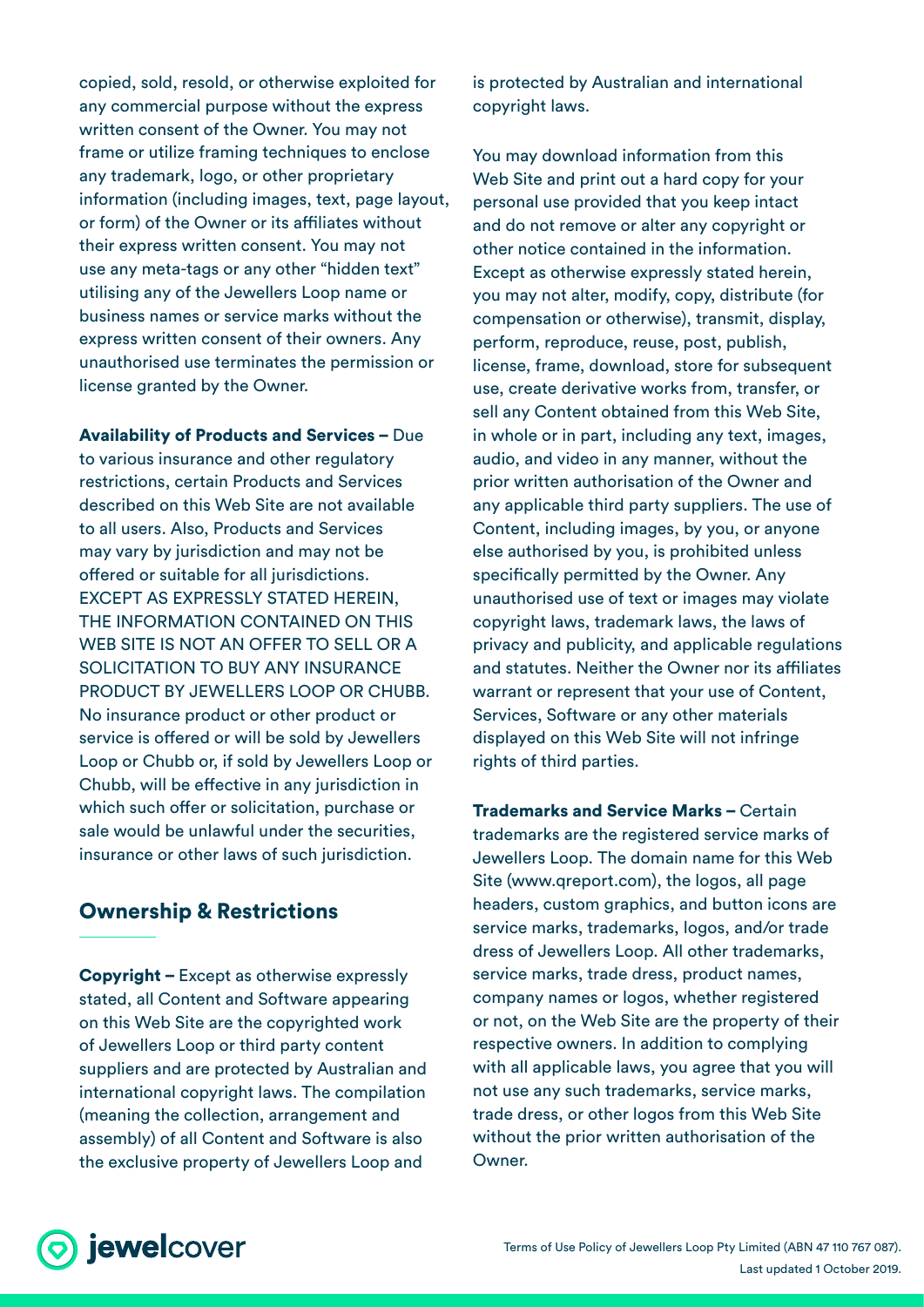Information submitted via this Web Site – With the exception of any personal data or information you submit (which shall be maintained in accordance with our [Jewellers](https://www.jewelcover.com.au/hubfs/(JC)%20legal%20documents/JewelCover%20Privacy%20Statement.pdf)  [Loop Privacy Statement](https://www.jewelcover.com.au/hubfs/(JC)%20legal%20documents/JewelCover%20Privacy%20Statement.pdf)), and except as otherwise stated below under "Internet Portals for Jewellers Loop Business," any information you transmit to the Owner via this Web Site, whether by direct entry, submission, electronic mail or otherwise, including data, questions, comments, or suggestions, will be treated as non-confidential and non-proprietary and will become the property of the Owner. Such information may be used for any purpose, including but not limited to reproduction, solicitations, disclosure, transmission, publication, broadcast, and posting. The Owner shall be free to use any ideas, concepts, know-how, or techniques contained in any communication you send to the Owner via this Web Site or by any other means for any purpose whatsoever, including, but not limited to, developing and marketing products using such information. However, nothing in these terms of use is meant to amend or conflict with any provision in a producer agreement relating to a producer's ownership of its customer lists.

Internet Portals for Jewellers Loop Business – Jewellers Loop may utilise internet portals specifically designed to allow the submission of information that Jewellers Loop will utilise to issue an insurance quote to the producer or the producer's client. By submitting such information, the producer represents that the information is true and correct to the best of the producer's knowledge, information and belief, after performing due diligence. Jewellers Loop may utilise the information provided by the producer to develop a quote, estimate or indication, if Jewellers Loop decides to do so in its discretion. Jewellers Loop may also utilise the information in its normal course of issuing insurance policies and providing related services.

Proprietary Software – Any Software accessible through this Web Site is the property of the Owner or its suppliers and is protected by Australian patent and copyright laws and/or international treaties. Any use of the Software by you other than as required to navigate and to utilise the intended functionality offered through this Web Site is prohibited. You agree not to copy, distribute, publicly display, alter, modify, decompile, disassemble, reverse engineer or otherwise attempt to discover the source code of the Software. Further, you agree not to access the Services or Content by any means other than the interface provided by the Owner through this Web Site for your use in accessing the Content.

The Software provided on this Web Site is owned by or licensed to the Owner, and may contain technology that is subject to strict controls pursuant to export control laws and regulations of the Australia and other countries and jurisdictions. You shall not copy, transfer or export such software in violation of such applicable export laws and regulations. The Owner does not authorise the downloading or exportation of any software or technical data from this Web Site to any jurisdiction prohibited by such export controls laws and regulations.

Prohibited Use – The following is prohibited: any use or attempted use of this Web Site (i) for any unlawful, unauthorized, fraudulent or malicious purpose, or (ii) that could damage, disable, overburden, or impair any server, or the network(s) connected to any server, or (iii) to interfere with any other party's use and enjoyment of the Web Site, or (iv) to gain unauthorised access to any other accounts, computer systems or networks connected to any server or systems through hacking, password mining or any other means, or (v) to access systems, data or information not intended by the Owner to be made accessible to a user, or (vi) to obtain any materials or information through any means not intentionally

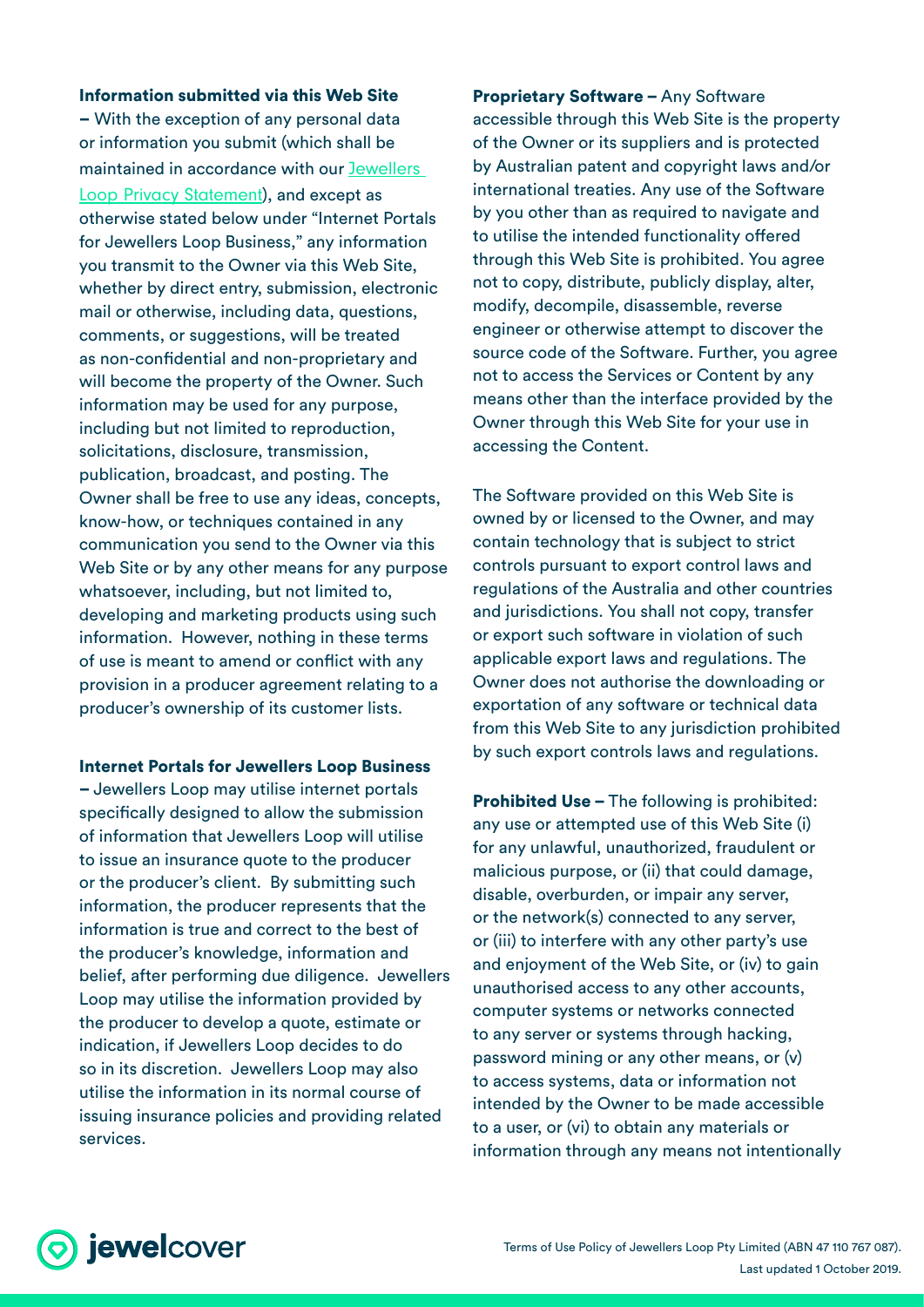made available by the Owner, or (vii) for any use other than the business purpose for which it was intended.

In addition, in connection with your use of the Web Site, you agree you will not:

a) Upload or transmit any message, information, data, text, software or images, or other content ("Material") that is unlawful, harmful, threatening, abusive, harassing, tortious, defamatory, vulgar, obscene, libellous, or otherwise objectionable, or that may invade another's right of privacy or publicity;

b) Create a false identity for the purpose of misleading others or impersonate any person or entity, including but not limited to any Jewellers Loop representative, or falsely state or otherwise misrepresent your affiliation with a person or entity;

c) Upload or transmit any Material that you do not have a right to reproduce, display or transmit under any law or under contractual or fiduciary relationships (such as nondisclosure agreements);

d) Upload or introduce files that contain viruses, trojan horses, worms, time bombs, cancel-bots, corrupted files, or any other similar software or programs that may damage the operation of another's computer or property of another;

e) Delete any author attributions, legal notices or proprietary designations or labels that you upload to any communication feature;

f) Use the Web Site's communication features in a manner that adversely affects the availability of its resources to other users (e.g., excessive shouting, use of all caps, or flooding continuous posting of repetitive text);

g) Upload or transmit any unsolicited advertising, promotional materials, "junk mail," "spam," "chain letters," "pyramid schemes" or any other form of solicitation, commercial or otherwise;

h) Violate any applicable local, state, national or international law;

i) Upload or transmit any Material that infringes any patent, trademark, service mark, trade secret, copyright or other proprietary rights of any party;

j) Delete or revise any Material posted by any other person or entity;

k) Manipulate or otherwise display the Web Site by using framing, mirroring or similar navigational technology or directly link to any portion of the Web Site other than the main homepage, www.qreport.com, in accordance with the limited license and Web Site access outlined above;

l) Register, subscribe, attempt to register, attempt to subscribe, unsubscribe, or attempt to unsubscribe, any party for any Product or Service if you are not expressly authorised by such party to do so; or

(m) Harvest or otherwise collect information about others, including e-mail addresses.

The Owner reserves the right to take whatever lawful actions it may deem appropriate in response to actual or suspected violations of the foregoing, including but not limited to the suspension or termination of the user's access and/or account. The Owner may cooperate with legal authorities and/or third parties in the investigation of any suspected or

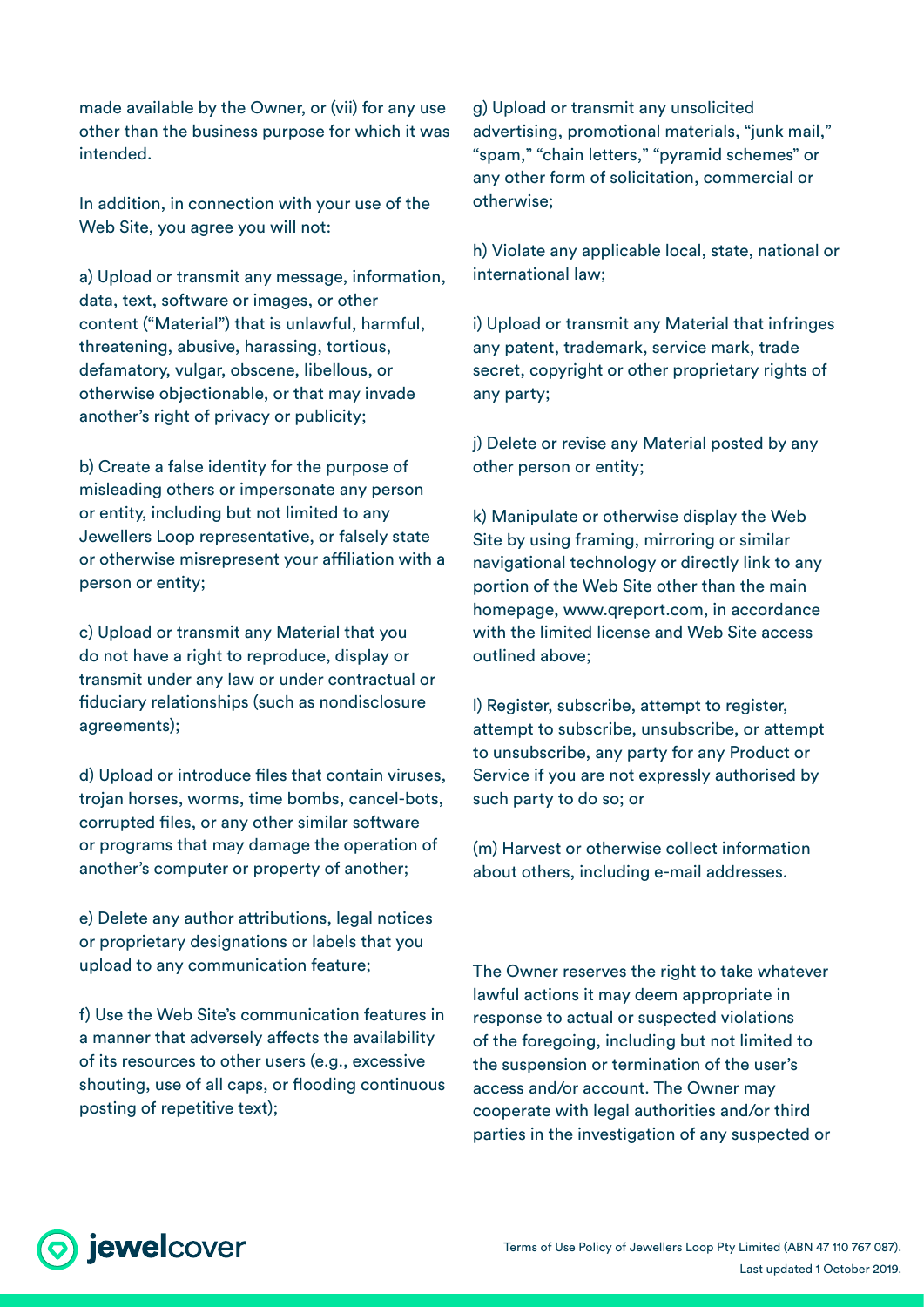alleged crime or civil wrong. Except as may be expressly limited by the Jewellers Loop Privacy Statement, the Owner reserves the right at all times to disclose any information as the Owner deems necessary to satisfy any applicable law, regulation, legal process or governmental request, or to edit, refuse to post or to remove any information or materials, in whole or in part, in the Owner's sole discretion.

## Security & Control

Password Accounts, Passwords, and Security – If you have been given the option to open an account on this Web Site which will provide you with access to password protected portions of the site and you elect to do so, you must complete the registration process by providing us with current, complete and accurate information as prompted by the applicable registration form, and choose a password and user name. You are entirely responsible for maintaining the confidentiality of your password and account and for any and all activities that occur under your account. You agree to (a) immediately notify the Owner of any unauthorised use of your account or any other breach of security of which you become aware, and (b) exit completely from your account at the end of each online session. The Owner will not be liable for any loss that you may incur as a result of someone else using your password or account, either with or without your knowledge. However, you could be held liable for losses incurred by the Owner or another party due to someone else using your account or password. You may not use anyone else's account at any time, with or without the permission of the account holder.

**Right to Monitor - The Owner neither actively** monitors general use of this Web Site under normal circumstances nor exercises editorial control over the content of any third party's web site, electronic mail transmission, news group, or other material created or accessible over or through this Web Site. However, the

Owner does reserve the right to monitor such use at any time as it deems appropriate and to remove any materials that, in the Owner's sole discretion, may be illegal, may subject the Owner to liability, may violate these Terms of Use, or are, in the sole discretion of the Owner, inconsistent with the Owner's purpose for this Web Site.

Hyperlinks to Third Party Web sites – This Web Site may contain hyperlinks to other sites owned and operated by parties other than the Owner. Such hyperlinks are provided only for ready reference and ease of use. We do not control such web sites and cannot be held responsible for their content or accuracy and do not endorse these sites unless we specifically so state. In the event this Web Site provides hyperlinks to other web sites that are not owned, operated or maintained by the Owner or its affiliates, you acknowledge and agree that the Owner is not responsible for and is not liable for the content, products, services or other materials on or available from such web sites. We accept no liability for any information, products, advertisements, content, services or software accessible through these third party web sites or for any action you may take as a result of linking to any such web site. Any such web sites are likely to set forth specific terms of use and privacy policies that you should review. The Owner is under no obligation to maintain any link on this Web Site and may remove a link at any time in its sole discretion for any reason whatsoever. Neither the Owner nor its affiliates shall be responsible or liable, directly or indirectly, for any damages or losses caused or alleged to be caused by or in connection with the use of or reliance on such content, products, services or other materials available on or through any such web site.

No Jewellers Loop Editorial Control of Third Party Content; No Statement as to Accuracy – To the extent that any of the Content included

in the Web Site is provided by third party content providers, the Owner has no editorial control or responsibility over such Content.

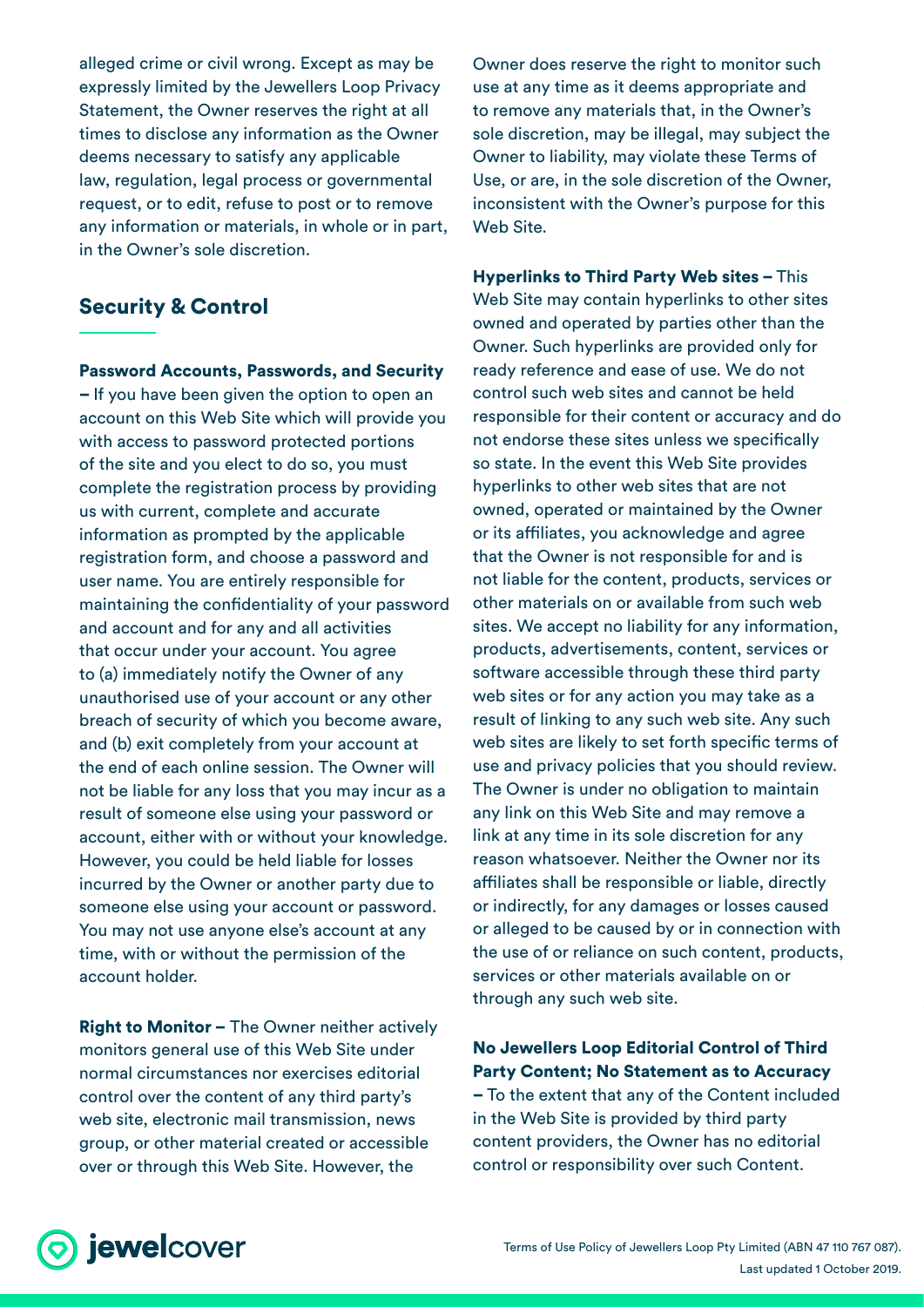Therefore, any opinions, statements, services or other information expressed or made available by third party suppliers on this Web Site are those of such third party suppliers. The Owner does not represent or endorse the accuracy or reliability of any opinion, statement or other information provided by any third party, or represent or warrant that your use of the Content displayed on this Web Site or referenced content of service providers will not infringe rights of third parties not owned by or affiliated with Jewellers Loop.

Electronic Communications – When you visit this Web Site or send e-mails to us, you are communicating with us electronically. You consent to receive communications from us electronically. We will communicate with you by e-mail or by posting notices on this site. You agree that all agreements, notices, disclosures and other communications that we provide to you electronically satisfy any legal requirement that such communications be in writing.

Modification of Content – The Owner may, at its discretion, modify or discontinue any of the Products and Services, Content or Software, or any portion thereof, with or without notice. Neither the Owner nor its affiliates will be liable to you or any third party for any modification or discontinuance of any of the Products and Services, Content or Software. Privacy Policy – Our Privacy Policy describes Jewellers Loop's collection, use and protection of non-public personal information and will help you understand how we secure and treat information that we obtain. We urge you to read our [Jewellers Loop Privacy Statement.](https://www.jewelcover.com.au/hubfs/(JC)%20legal%20documents/JewelCover%20Privacy%20Statement.pdf)

#### General Provisions

Disclaimer – Information contained on this Web Site has been prepared by the Owner as a convenience to its users and is not intended to constitute advice or recommendations upon which a user may rely. The Owner has used reasonable efforts in collecting, preparing and

providing quality information and material, but makes no warranty or guarantee about the accuracy, completeness, or adequacy of the information contained in or linked to this Web Site or any other web site maintained by the Owner.

Nothing herein is meant to state that a quote issued by Jewellers Loop may not be accepted by an insured or by a producer on the insured's behalf. However, estimates, indications, or any other statements that are not clearly identified as bindable quotes may not be accepted. Quotes may be withdrawn or modified at any time prior to the policy inception date, subject to applicable law.

The information and descriptions contained herein are not intended to be complete descriptions of the terms, exclusions and conditions applicable to the Products and Services, but are provided solely for general informational purposes; please refer to the actual policy or the relevant Product or Services agreement for complete terms, exclusions and conditions. Should you purchase an insurance policy from Jewellers Loop, the terms and conditions applicable to that transaction will govern such purchase, and your use of this Web Site does not affect that purchase in any manner.

YOUR USE OF THIS WEB SITE IS AT YOUR SOLE RISK. ALL CONTENT AND SOFTWARE ARE PROVIDED ON AN "AS IS" OR "AS AVAILABLE" BASIS, AND THE OWNER EXPRESSLY DISCLAIMS ALL WARRANTIES AND CONDITIONS OF ANY KIND WHETHER EXPRESS OR IMPLIED, INCLUDING BUT NOT LIMITED TO ANY WARRANTIES OF MERCHANTABILITY OR FITNESS FOR A PARTICULAR PURPOSE. THE OWNER MAKES NO WARRANTY THAT THE CONTENT AND SOFTWARE ARE ACCURATE, TIMELY, UNINTERRUPTED, NON-INFRINGING, VIRUS-FREE OR ERROR-FREE, OR THAT ANY SUCH PROBLEMS WILL BE CORRECTED.

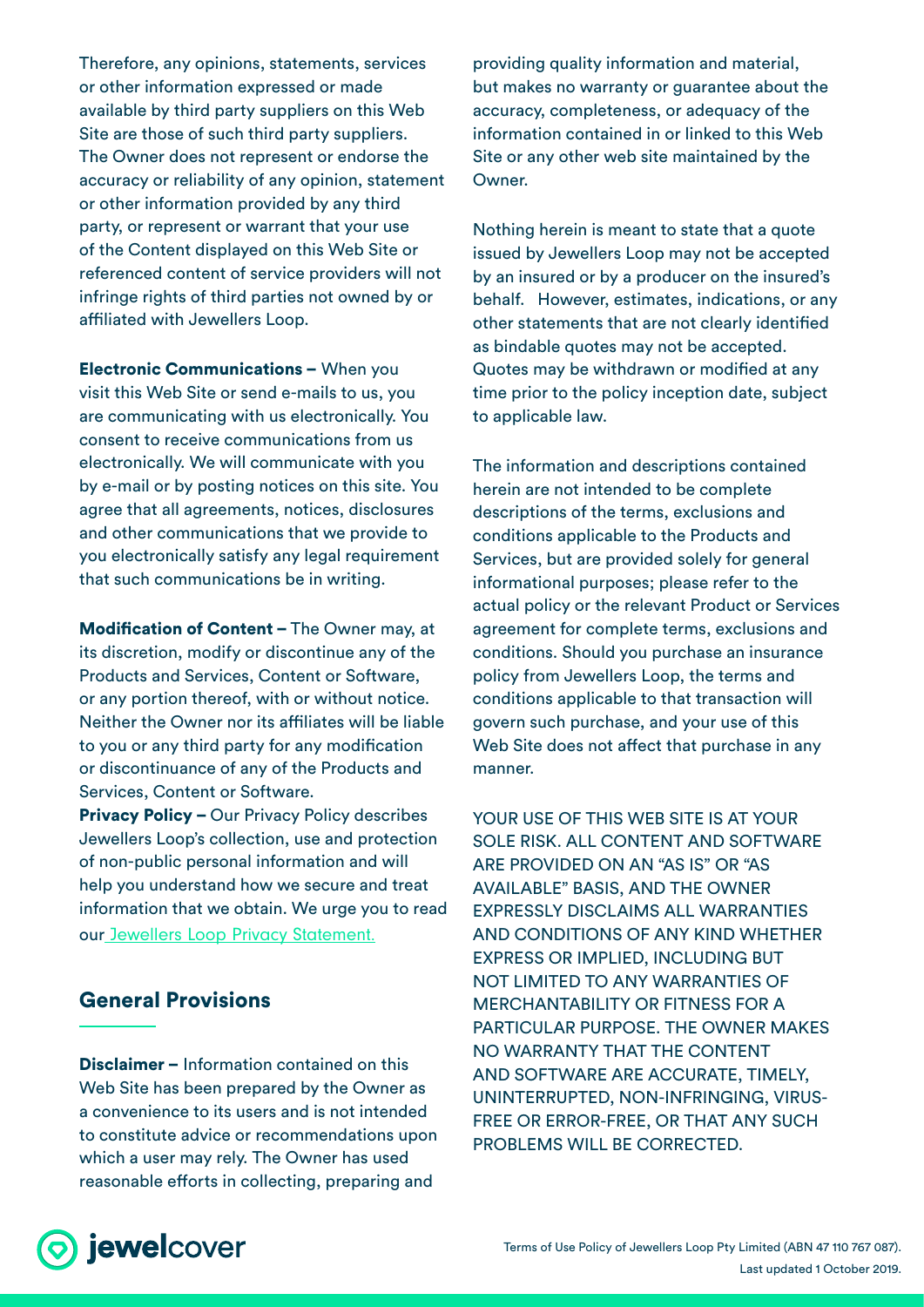Limitation of Liability – YOU UNDERSTAND AND AGREE THAT THE OWNER WILL NOT BE LIABLE FOR ANY DIRECT, INDIRECT, INCIDENTAL, SPECIAL, CONSEQUENTIAL OR EXEMPLARY DAMAGES, INCLUDING, BUT NOT LIMITED TO, DAMAGES FOR LOSS OF PRODUCTS, USE, DATA OR OTHER INTANGIBLE LOSSES, EVEN IF THE OWNER HAS BEEN ADVISED OF THE POSSIBILITIES OF THOSE DAMAGES, RESULTING FROM YOUR USE OF OR INABILITY TO USE THE WEB SITE, PRODUCTS AND SERVICES, CONTENT OR SOFTWARE, OR ANY OTHER MATTER RELATED TO THE WEB SITE, PRODUCTS AND SERVICES, CONTENT OR SOFTWARE. YOU UNDERSTAND AND AGREE THAT YOUR USE OF THE WEB SITE IS PREDICATED UPON YOUR WAIVER OF ANY RIGHT TO SUE THE OWNER OR ITS AFFILIATES DIRECTLY OR TO PARTICIPATE IN A CLASS ACTION SUIT FOR ANY LOSSES OR DAMAGES RESULTING FROM YOUR USE OF THE WEB SITE.

Certain state laws do not allow limitations on implied warranties or the exclusion or limitation of certain damages. If these laws apply to you, some or all of the above disclaimers, exclusions, or limitations may not apply to you, and you might have additional rights.

Indemnification - You agree to indemnify, defend and hold harmless the Owner, its affiliates and their officers, directors, employees, contractors, agents, licensors, service providers, subcontractors and suppliers from and against any and all losses, liabilities, expenses, damages and costs, including reasonable attorneys' fees and court costs, arising or resulting from your use of the Web Site or any violation of these Terms of Use. If you cause a technical disruption of the Web Site or the systems transmitting the site to you or others, you agree to be responsible for any and all losses, liabilities, expenses, damages and costs, including reasonable legal fees and court costs, arising or resulting from that disruption. The Owner reserves the right, at its own expense, to assume exclusive defence

and control of any matter otherwise subject to indemnification by you and, in such case, you agree to cooperate with the Owner in the defence of such matter.

#### This Web Site Contains a Binding Arbitration Provision Which May Be Enforced by the Parties.

Dispute Resolution – Any controversy or claim arising out of or relating to these Terms of Use or use of this Web Site shall be settled by binding arbitration in accordance with the commercial arbitration Rules of Arbitration of the Institute of Arbitrators and Mediators Australia, except that, to the extent you have in any manner violated or threatened to violate Jewellers Loop's intellectual property rights, the Owner may seek injunctive or other appropriate relief in any state or federal court in the Commonwealth of Australia, and you consent to exclusive jurisdiction and venue in such courts. Any such controversy or claim shall be arbitrated on an individual basis, and shall not be consolidated in any arbitration with any claim or controversy of any other party. The arbitration shall be conducted in New South Wales, Australia, and the judgment of the arbitrator may be entered and/or enforced in any jurisdiction competent to do so. Either you or the Owner may seek any interim or preliminary relief from a state or federal court of competent jurisdiction in New South Wales, Australia, as may be necessary to protect the rights or property of you or the Owner pending the completion of arbitration. You agree that any action to enforce this arbitration provision will be brought in the federal or state courts located in New South Wales, Australia.

Governing Law; Severability of Provisions

– These Terms of Use are governed by and is to be construed in accordance with the laws applicable in New South Wales and agree to submit all disputes to the non-exclusive jurisdiction of the Federal and State Courts of Australia, and venue and jurisdiction for such proceedings shall lie exclusively with such